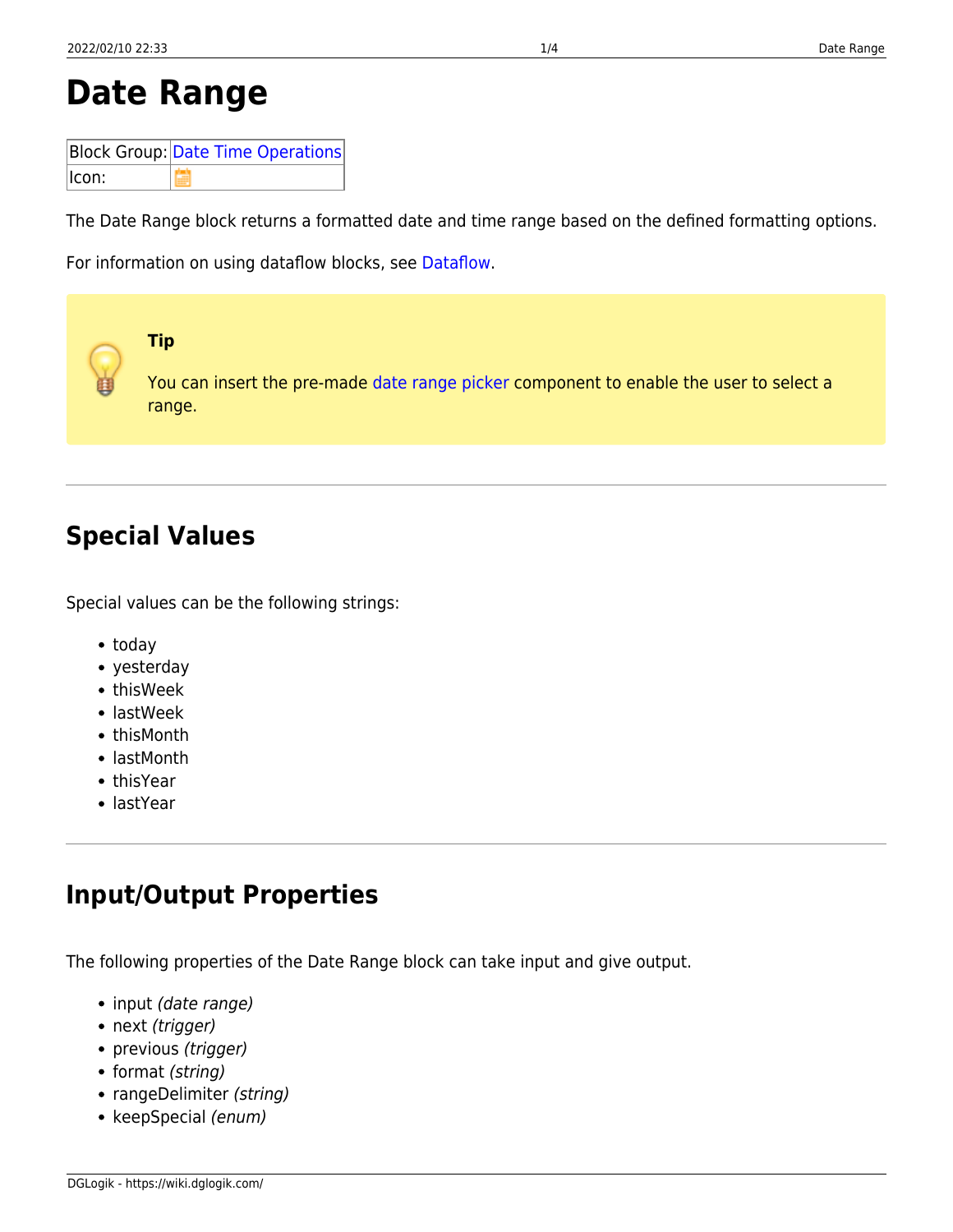**input** specifies the currently selected range. You can select a range by clicking the property and using the pop-up window.

**next** advances the value of the **input** property to the next range of the same duration.

**previous** changes the value of the **input** property to the previous range of the same duration.

**format** specifies the [date and time formatting string](https://wiki.dglogik.com/dglux5_wiki:dgscript:home#supported_dateformat_patterns) used to format the dates and times in this block.

**rangeDelimiter** specifies the string used to delimit the beginning of the range and the end of the range.

**keepSpecial** specifies when a special value is used as the output properties, versus when the values of the **format** and **delimiter** properties are used. The value of the keepSpecial property can be one of the following:

- **None**—The **format** and **delimiter** properties are always used, if defined.
- **Raw**—The special value is used, if applicable. Otherwise, the **format** and **delimiter** properties are used.
- **Formatted**—The special value is used, if applicable. Short default formats are automatically used when available. The **format** and **delimiter** properties are used when necessary.
- **Format Clean**—The special value is used, if applicable. Shortened versions of the **format** property are used when available.

### **Output Properties**

The following properties of the Date Range block can give output but cannot take input.

- formatted (string)
- nextRange (date range)
- thisRange (date range)
- previousRange (date range)
- duration (number)

**formatted** returns the range, formatted according to the **format**, **rangeDelimiter**, and **keepSpecial** properties.

**nextRange** returns the next range of the same duration after **input**.

**thisRange** returns the currently selected range in **input**.

**previousRange** returns the previous range of the same duration before **input**.

**duration** returns the duration of the currently selected range, in milliseconds.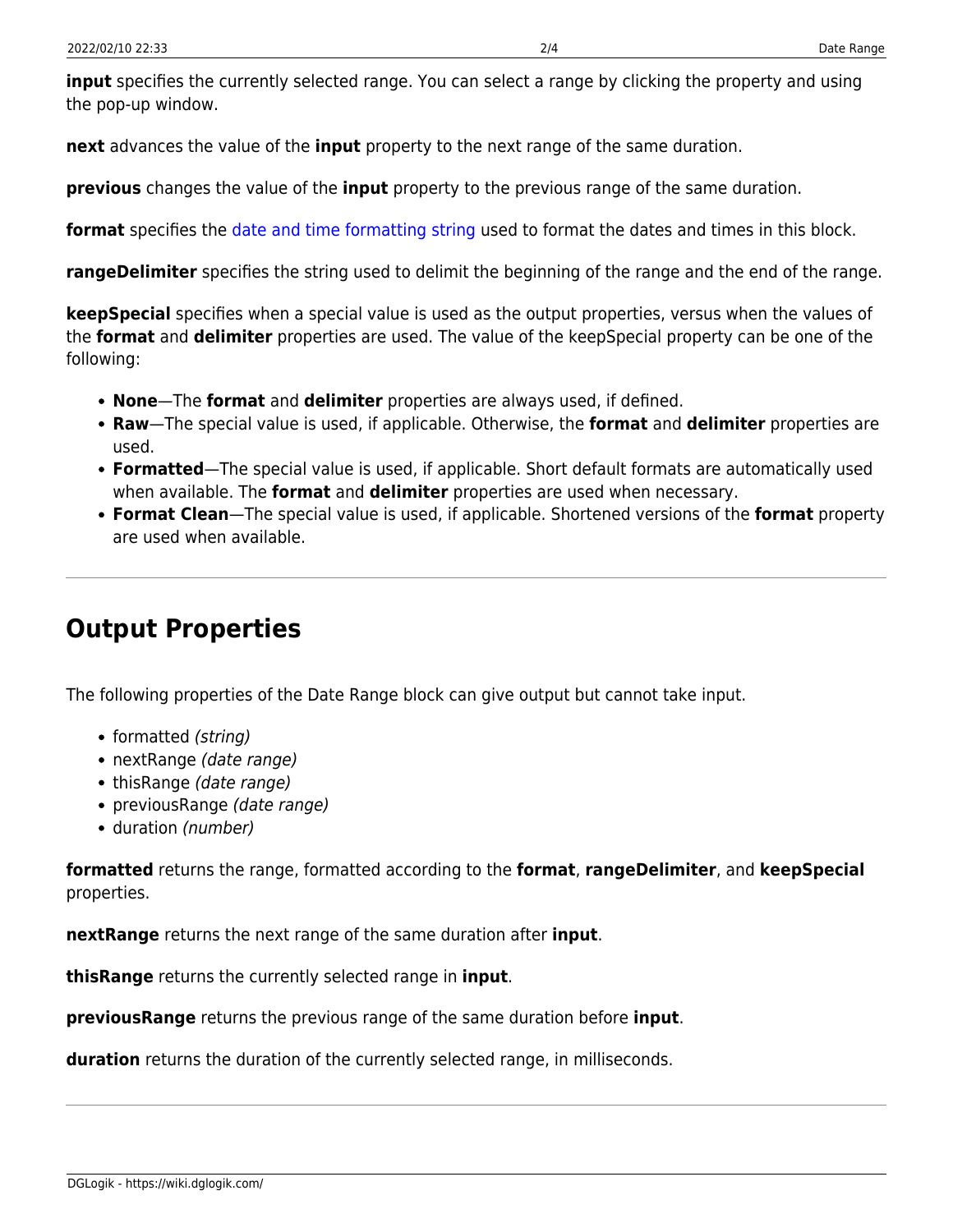### **Examples**

The following image demonstrates the block properties panel for an example of the Date Range block. In this example, a one-week range has been selected and a format has been defined.

| dateRange      |                                         |
|----------------|-----------------------------------------|
| input          | thisWeek                                |
| formatted      | 5/1/2016 to 5/7/2016                    |
| nextRange      | 2016-05-08T00:00:00/2016-05-14T23:59:59 |
| thisRange      | 2016-05-01T00:00:00/2016-05-07T23:59:59 |
| previousRange  | <b>lastWeek</b>                         |
| next           | Invoke                                  |
| previous       | Invoke                                  |
| format         | yMd                                     |
| rangeDelimiter | to                                      |
| keepSpecial    | Formatted<br>÷                          |
| duration       | 604800000                               |

The following image demonstrates a binding from a Date Range block to the **dateRange** property of a [chart axis](https://wiki.dglogik.com/dglux5_wiki:widgets_and_property_inspector:property_inspector:charts:axis).